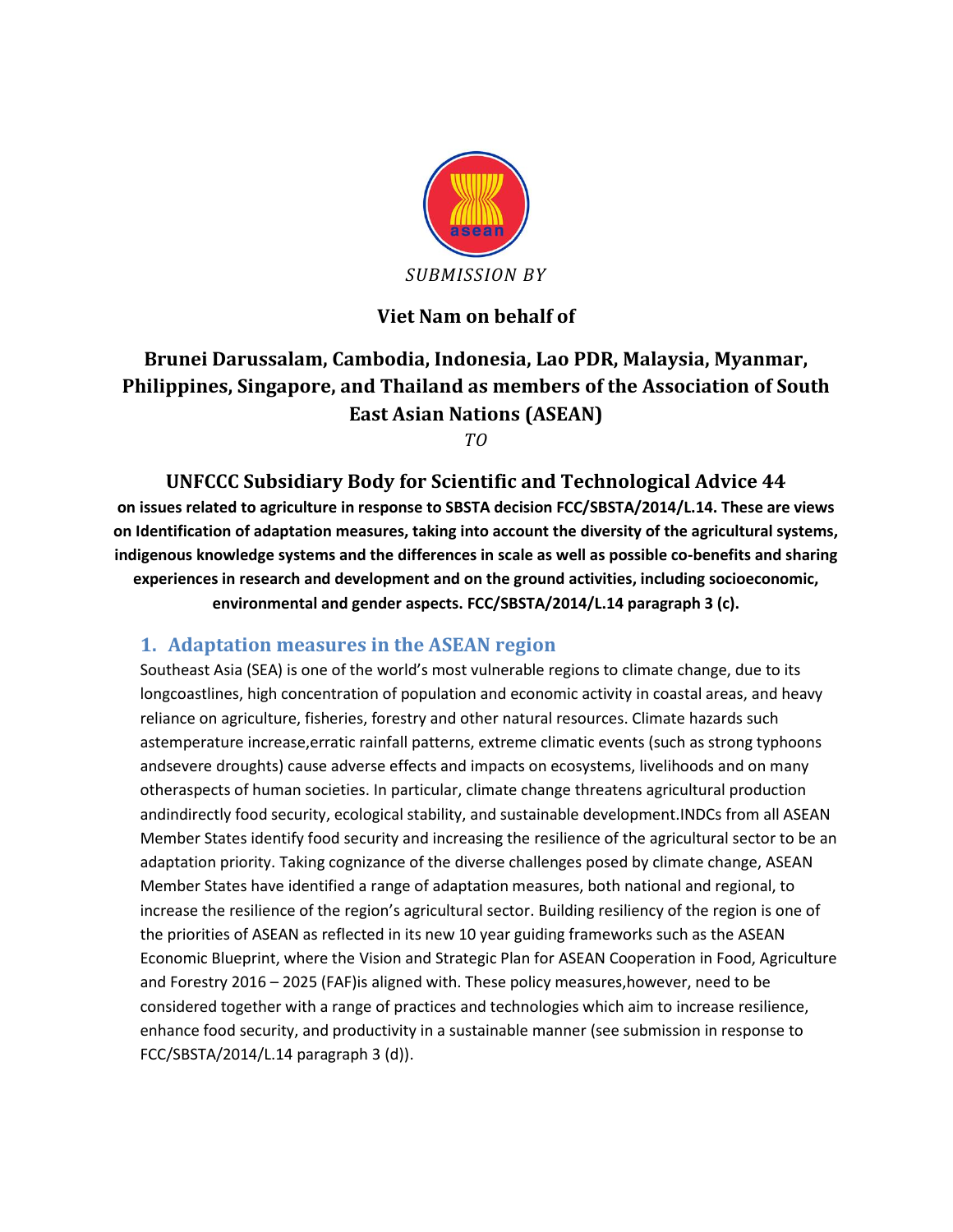## **2. Addressing diversity of agricultural systems through regional cooperation**

Adaptation measures have varying impacts and environmental and economic costs, which change depending on place and time. Therefore, decision makers need frameworks and tools to assist in channeling adaptation investment in efficient, effective and equitable ways to address existing and future challenges. To address this need, the ASEAN Climate Resilience Network, through the ASEAN Technical Working Group on Agriculture Research and Development (ATWGARD), developed the "ASEAN Guidelines on Promoting Climate Smart Agriculture Practices", which was subsequently endorsed by the Ministers of Agriculture and Forestry of the 10 ASEAN Member States in its 37<sup>th</sup> Meeting, as the guiding framework to promote resiliency of agriculture in the region. This came after a process that included a vulnerability index assessment of food crops critical to the region's food security, and an assessment that allowed for the identification of practices and technologies with potential for scaling-up in the region.

This important guiding document is divided into two parts: Guidelines on Knowledge Exchange and South-South cooperation, including accessing climate finance in support of scaling up initiatives; and Technical Guidelines on the promotion of particular climate-resilient practices such as Crops Insurance, Cropping Calendar, Promotion of Stress Tolerant Varieties for Maize and Rice.

### **3. Practices and technologies to underpin adaptation measures in agriculture**

The ASEAN Member States view adaptation measures to include interventions relating to policy and planning, finance, achieving scale through innovative approaches, improving gender equity and social inclusion, and research and knowledge systems. However, these measures need to be underpinned by agricultural practices and technologies. The ASEAN Member States views in relation to agricultural practices and technologies are expressed in our submission in response to FCC/SBSTA/2014/L.14 paragraph 3 (d). However, it is important to recognize the link between adaptation measures and practices and technologies in agricultural systems. In South East Asia, adaptation measures are underpinned by the following practices and technologies:

- **1. Stress Tolerant Maize Varieties:** Maize varieties tolerant to drought, floods, salinity, pests and diseases, and maturing in short/medium durations.
- **2. Stress Tolerant Rice Varieties:** Rice varieties tolerant to drought, heat, floods, salinity, pests and diseases.
- **3. Climate informed Agricultural Insurance (including use of Weather Indices):** Insurance mechanisms which protect farmers from weather related risks.
- **4. Alternate Wetting and Drying:** Practice of rice cultivation which reduced water use, increases resilience and reduces methane emissions.
- **5. Cropping Calendar for Rice and Maize:** Matching planting calendars with the occurrence of precipitation.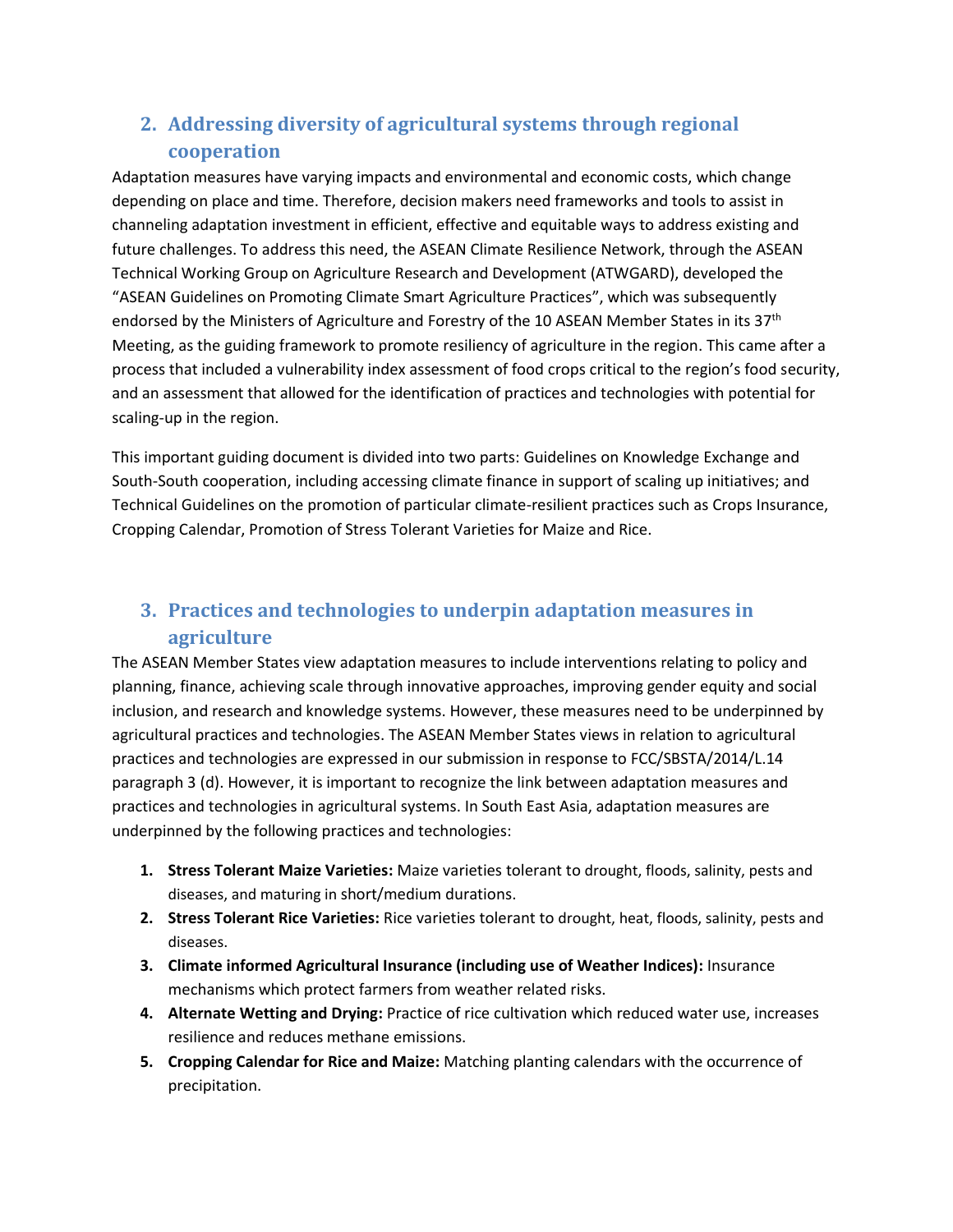## **4. Key priorities and needs for adaptation measures in agricultural systems**

The ASEAN Member States are of the view that the following are key priorities for South East Asia, to be scaled up through UNFCCC processes.

- a. **Creating the evidence base:** Invest in pilot Implementation of climate-resilient agricultural practices and generation of an evidence base regarding benefits
- b. **Models for impact at scale:** Develop and share experiences on successful models to scale-up climate-resilient practices in particular to reach smallholder farmers
- c. **Funding and Capacity Building:** Provide opportunity and funding for capacity building and technical exchange and assistance among participating countries in the ASEAN-CRNand working with existing alliances
- d. **Climate Information Services for Smallholders:** Develop effective and efficient approaches to provide integrated, climate information based services to marginalized farmers whichincludeinterpretation and application of the information (e.g. through ICT, SMS, Radioand extension)
- e. **Market Orientation:** Integrate marketability and other value chain aspects into research on stress tolerant varieties – consult with downstream players/ private sector toensurecompetitiveness of new varieties

### **5. Mechanisms to support implementation**

ASEAN Member States have respective country level mechanisms to implement adaptation measures. A range of regional initiatives support these efforts, and the ASEAN Member States are of the view that the UNFCCC needs to take into account the role of these regional actors in supporting implementation in South East Asia.

#### **a. ASEAN Climate Resilience Network**

The ASEAN Climate Resilience Network (ASEAN-CRN) has been established to promote the implementation of the guidelines and to thereby contribute to the aim that ASEAN Member States are in a better position to adapt their agricultural sector to climate change and.It therefore aims to promote a commonunderstanding on climate change and the agriculture sector amongst ASEAN Member States. It also facilitates mutual learning and promotes resilience of agriculture within the region, through the scaling-up of identified good practices and policies. It also identifies common concerns and capacity needs, and propose regional support strategies and instruments to address these in a coherent manner; and to support ASEAN decision-making and implementation processes by providing inputs based on policy-oriented research results on climate change and agriculture..

### **b. Other key initiatives**

Other key initiatives which play an important role in the region include the CGIAR Research Program on Climate Change, Agriculture and Food Security (CCAFS), which brings together the research expertise across the 15 CGIAR centres to support policy and implementation processes. The CCAFS regional program for Southeast Asia, together with key CGIAR centres in the region such as CIAT, CIMMYT, ICRAF,